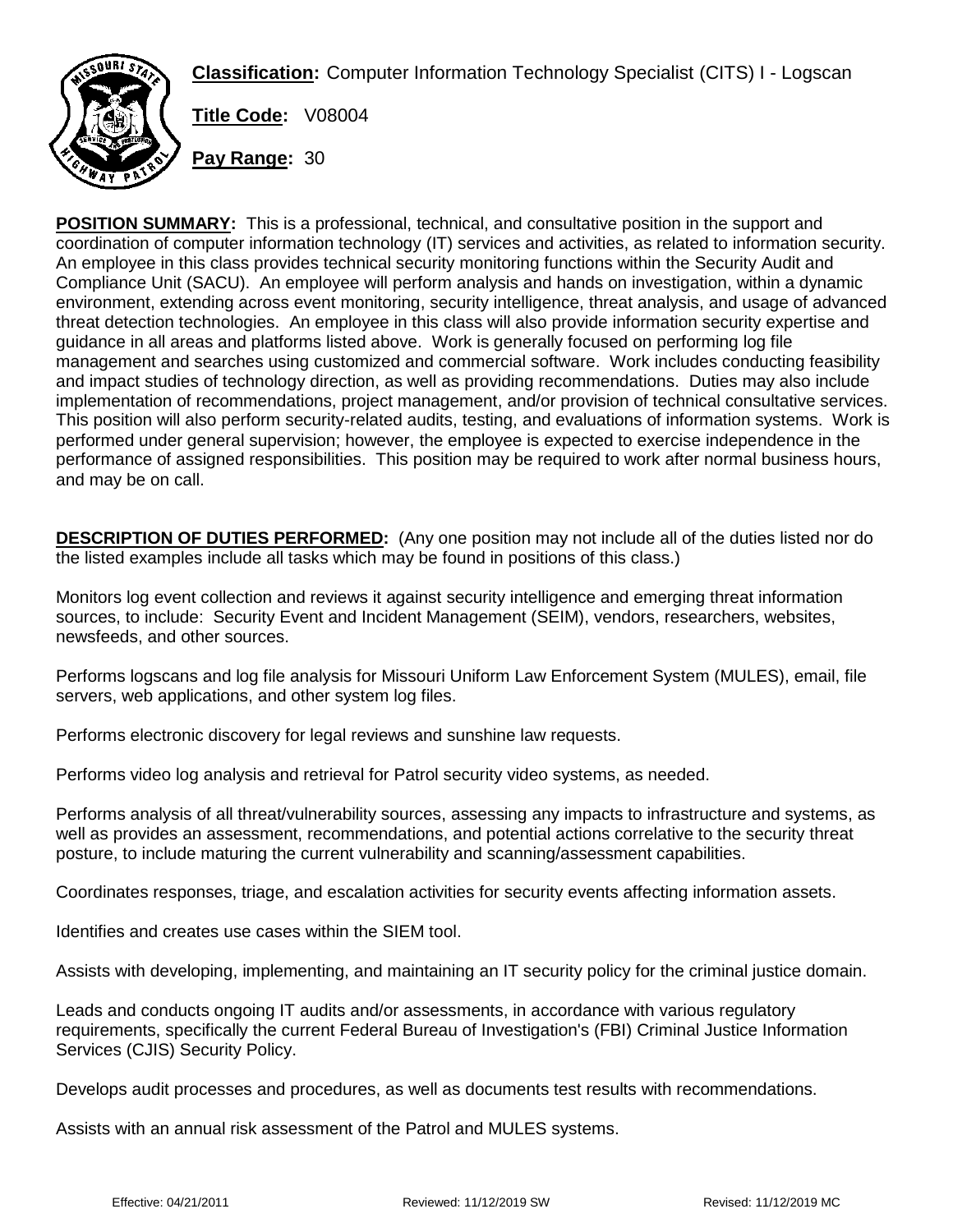Collaborates with the IT functional teams, and other stakeholders, to review, analyze, and develop enhanced IT controls from a compliance and security perspective, as well as to ensure action plans are effectively designed and successfully implemented.

Provides guidance and expertise on IT risk management matters, to include infrastructure, security, and industry standards.

Ensures proper policies, procedures, risk mitigation activities, and operating controls are followed.

Performs security testing and evaluations on information systems and products.

Develops communication channels with technology owners, and the business, to evangelize the evolving threat landscape.

Gives structured presentations to different audiences such as business, technical, or management.

Establishes and maintains business relationships with individual contributors as well as management.

Leads efforts in the improvement and development of process/procedure manuals and documentation for the escalation of threat intelligence; advanced persistent threat detection; vulnerability analysis; and incident response handling.

Maintains a continuous process improvement work environment for security monitoring, security configuration standards, and threat analysis, to include recommending and implementing new/improved process in accordance with existing policy, industry standards, and best practices.

Provides policy expertise in computer systems analysis and design; database and/or network administration; systems programming; and/or other computer IT specialties.

Reviews and updates cybersecurity policies; participates in the development of plans for emergencies; prepares and/or conducts cybersecurity awareness and training; reports, investigates, and takes corrective action for security audit findings; as well as administers and oversees security systems such as access control, encryption, anti-virus, firewalls, etc.

Serves as one of the technical experts on the SACU team, as well as provides mentoring to junior staff in complex technical functions and best practices.

Participates in computer systems disaster recovery plan maintenance and implementation, as well as in computer systems management plan development, maintenance, and implementation.

Assists in the research, review, recommendation, and preparation of requests for proposals and/or bid specifications for hardware and/or software purchases.

Designs, writes, maintains, documents, and tests complex computer programs and clearly defined segments of highly complex programs.

Designs procedures for preserving data integrity.

Performs other related work as assigned.

**REQUIRED KNOWLEDGE, SKILLS, AND ABILITIES:** Thorough knowledge of the general operating principles and capabilities of computer hardware and software.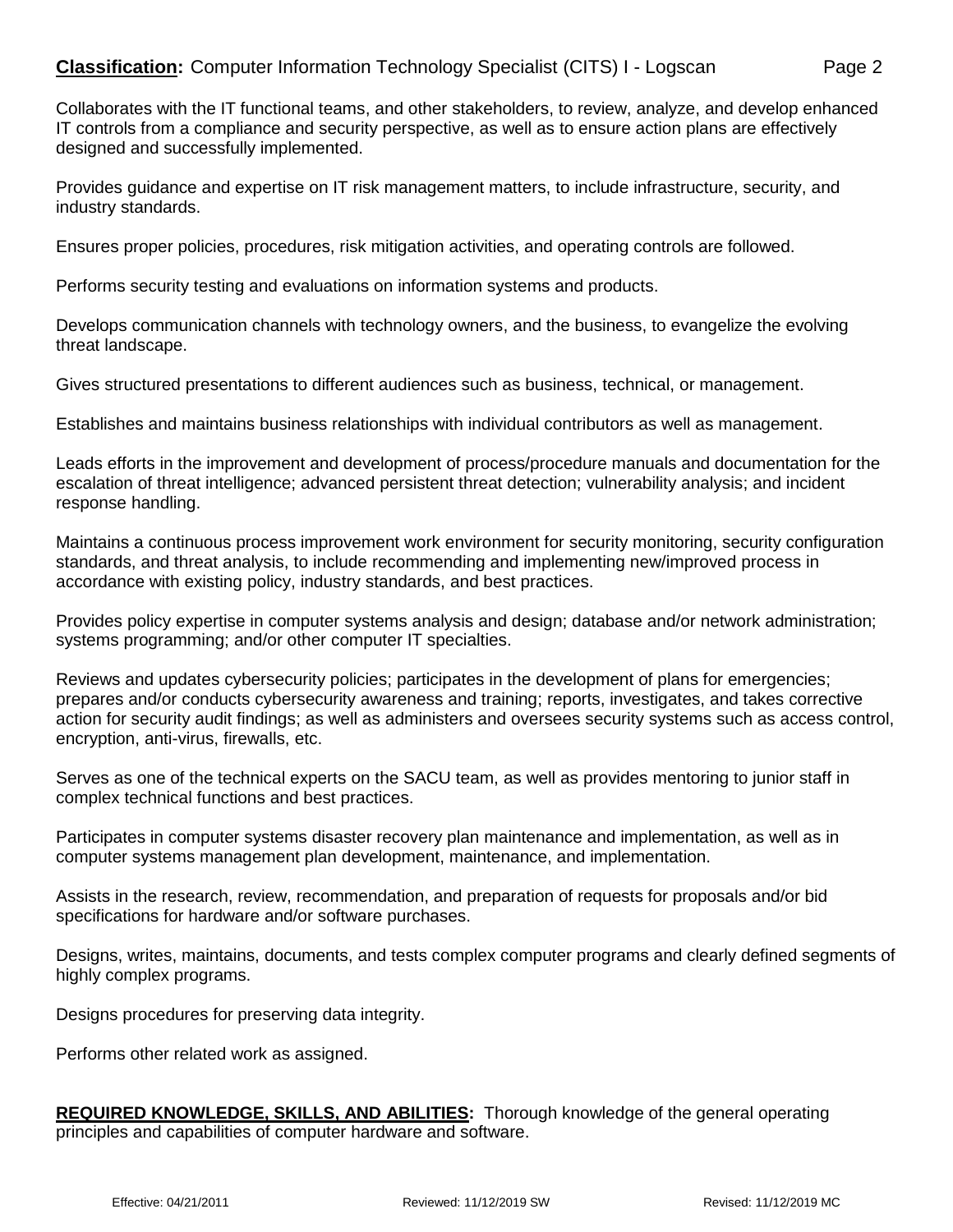Thorough knowledge of log files, log file analysis, and reporting

Thorough knowledge of, or ability to learn the CJIS Security Policy.

Through knowledge of, or ability to learn the MULES system as it relates to the technical connectivity and CJIS requirements.

Considerable knowledge of software reference libraries and related utility programs.

Considerable knowledge of computer security systems and procedures.

Considerable knowledge of computer networking and telecommunications.

Considerable knowledge of computer operating systems.

Considerable knowledge of database management systems.

Working knowledge of, or ability to learn the agency's automated information systems.

Working knowledge of, or ability to learn the agency's functions and their interrelationships.

Working knowledge of the principles of cost benefit analysis.

Working knowledge of the principles of project management.

Working knowledge of the principles of disaster recovery.

Working knowledge of the procurement process.

Working knowledge of continuing trends and developments in computer hardware and software.

Working knowledge of various computer platforms.

Working knowledge of the information strategic planning process.

Working knowledge of the systems management process.

Working knowledge of the principals of information system audits and security testing.

Possess good organizational skills.

Possess research and analysis skills.

Ability to utilize project management tools.

Ability to prepare and interpret computer program documentation.

Ability to prepare and maintain standards, policies, procedures, guidelines and technical manuals.

Ability to troubleshoot and resolve hardware and/or software problems.

Ability to train and assist less experienced personnel.

Ability to create and present materials for training programs.